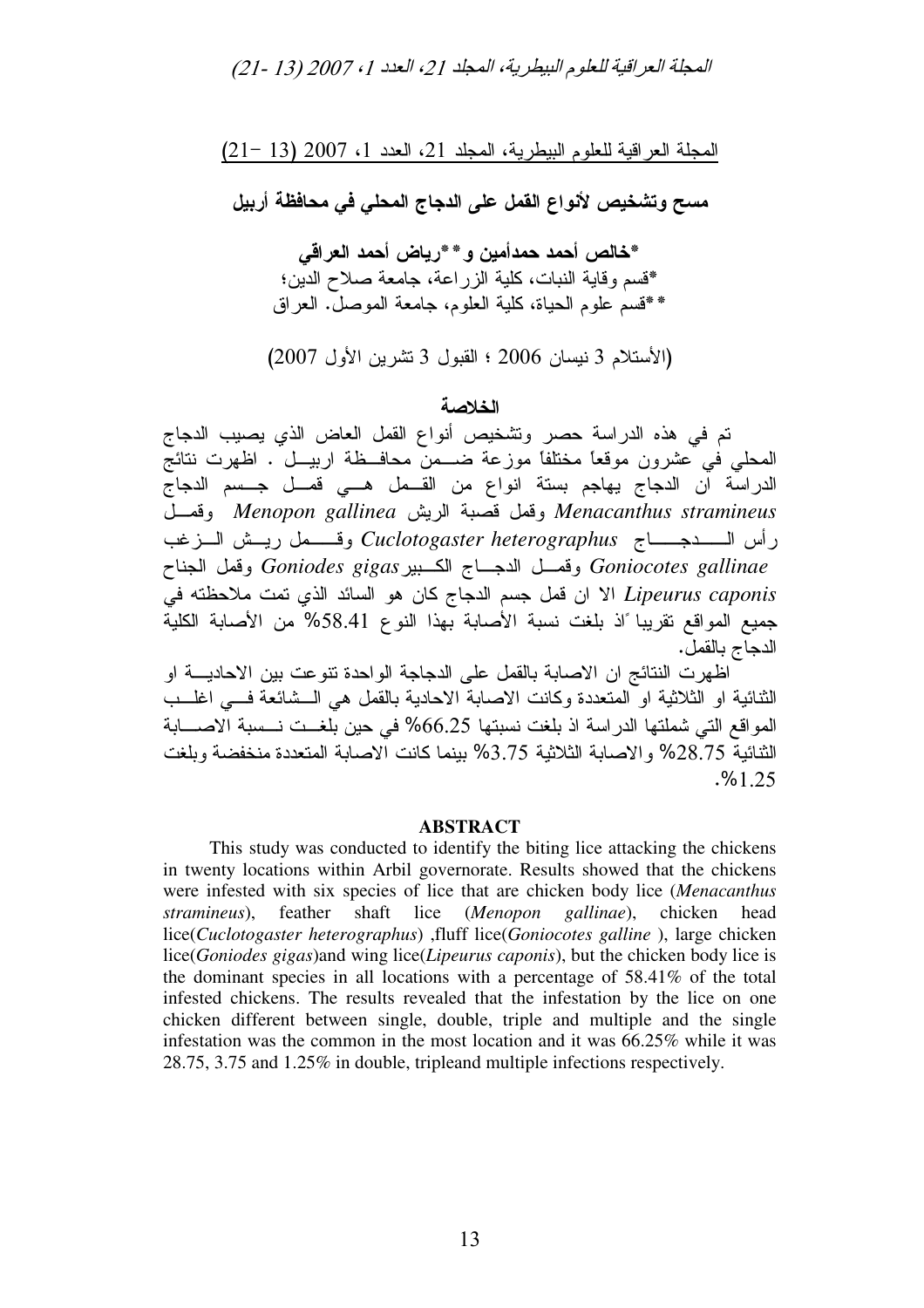### المقدمة

تصساب السدواجس بالعديد مسن الطفيليات الخارجية مسن اهمها القصل العاض (Biting lice) الذي يهاجم الدجاج خصوصاً التربية المفتوحة كما هو الحسال في التربية الريفية وحقول نربية الدواجن و الذي يعد من العوامل المؤثرة عليها. يعـــود القمل حسب التصنيف الحديث الى رتبة Phthiraptera ذات العلاقة الوثيقة مسع رتبة Psocoptera التـــــي تعد اسلافـــــــا للقمل (1). تضم رنبة Phthiraptera حــوالى 5000 نوع موصوف تقريبا، منها 4400 نوع يعد من القمل العاض ذي العلاقة مع اكثر من 11000 عائل، يشكل القمل العاض اكثر من 88% من انواع القمل نقريبًا، وان اكثر من 70% منها بعود الى نحت رتبة Ischnocera (2) وتسضع شــلاث فــصائل هـــي Philopteridae و Goniodidae و Trichodectidae التي نشمل القمل العاض انواع الذي يصيب الطيور الداجنة كما نضم نحت رنبة Amblycera فـصيلة واحـدة هــى Menoponidae التي نضم انواعاً نتطفل على الدجاج، وعادة نضم نحت الرنبتين معـــاً في نحت رتبة Mallophaga حسب التصنيف القديم وتوصف بالقمل العاض او العاض Chewing or biting lice او نسمي بقمل الطيور Bird lice. بصبيب الدواجن أكثـــر من 40 نوعًا من القمل العاض . وبصورة عامة فان الدجاج قد يصاب بنوع او اكثر من القمل العاض (3).

ونظراً للأهمية الاقتصادية والبيطرية للقمل خصوصاً في السنوات الاخيـــرة فقـــد اجريت هذه الدراسة للتعرف على انواع القمل العاض الذي تصيب الدجاج المحلي فسي مناطق مختلفة من محافظة أربيل.

## المواد وطرق البحث

أجريت عملية الحصر خلال الفتر ة من منتصف حزير ان 2004 الـــى منتــصف نموز 2004 وشملت 20 موقعًا مختلفًا ضمن محافظة أربيل وهذه المواقع هـــي: حــــي العلماء ، حي باداوه، حي العدل، القلعة، حي نوروز، قضاء خبات، قضاء شقلاوة، ناحية صلاح الدين، ناحية عينكاوة، ناحية هيران، ناحية بنصلاوة، ناحية قوشتبة، ناحية بحركة، مجمع شاويس، مجمع بيرزين، مجمع ملا ئومر ، مجمع طوبز اوة، مجمع كانبي قرزالــــة، مجمع داره نوو، مجمع كسنزان.

تم فحص ما بين 10 – 15 دجاجة من كل موقع وعن طريق الفحص البــصري بالعين المجردة (Visual examination). إذ اجري الفحص الدقيق لجميع مناطق الجسم بما فيها الرأس والعنق والأجنحة وحول الشرج .أخذت نماذج من القمل من علمي جـــسم العائل باستخدام ملقط وتم حفظها في انبوبة زجاجية تحتوي على كحول 70%، ووضــــع القمل لكل منطقة من مناطق جسم العائل في انبوبة زجاجية مستقلة وسجلت المعلومسات عليها. كما تم تحديد نسبة الإصابة بالقمل وشدتها من خلال حساب النسبي لعـــدد القمـــل المنواجد على كل دجاجة بالعين المجرد و باستخدام الملقط لأزالة القمل الذي تم عده وقد اشير الى شدة الإصابة بأنها ضعيفة في حالة كون عدد القمل الموجود اقل من 50 قملـــة ومتوسطة في حالة كون عدد القمل اكثر من 50 واقل من 100 وشديدة في حالة كـــون عدد القمل بز بد على 100 قملة لكل دجاجة.

ولتشخيص انواع القمل التي تم جمعها من عملية الحصر اعتمد على عدة مفـــاتيح تصنيفية معده من قبل عدة باحثين منهم (4) و(5) و(6). وباستخدام ميكرسكوب تـــشريح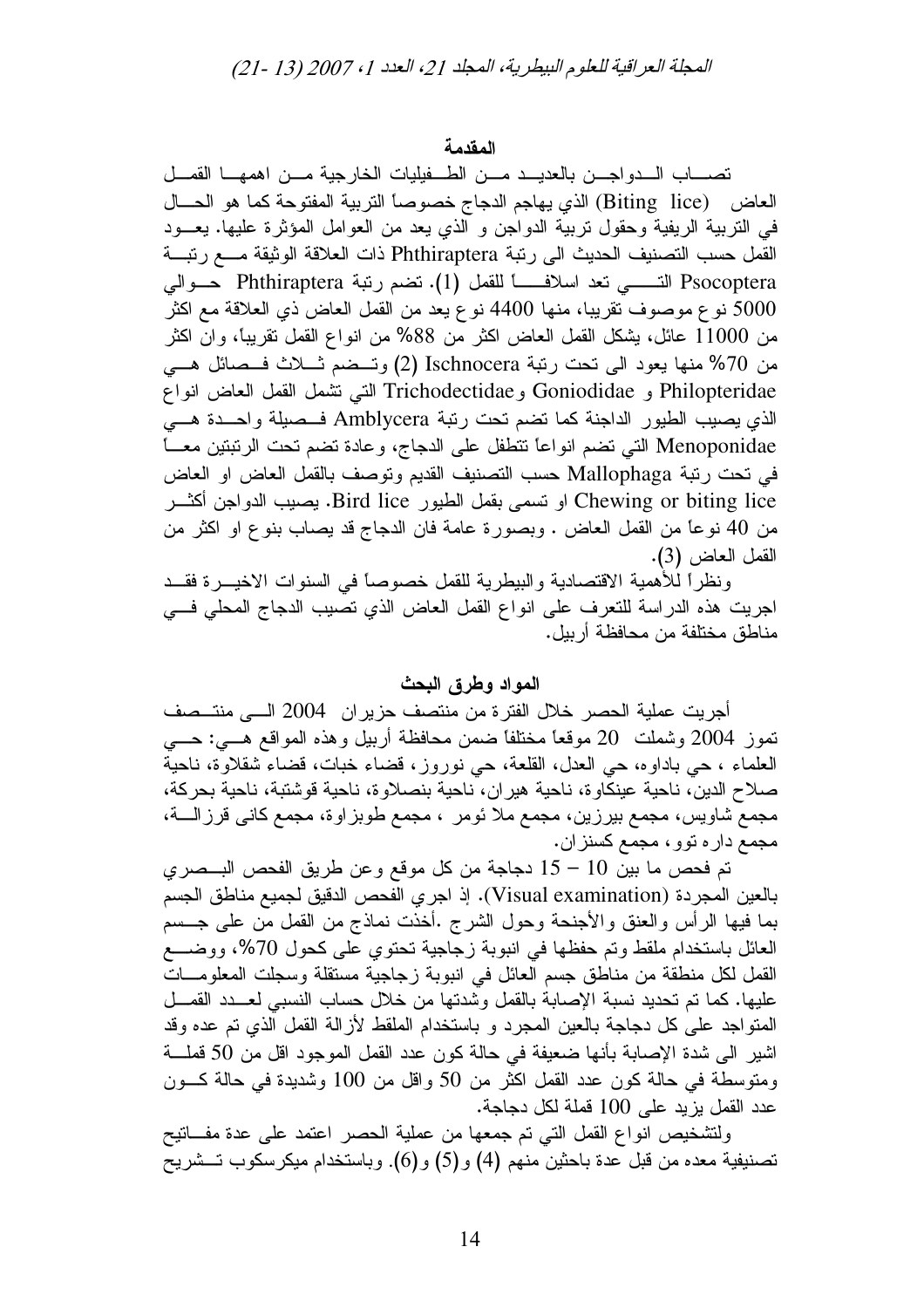المجلة العراقية للعلوم البيطرية، المجلد 21، العدد 1، 2007 (13 -21)

ثنائي العدسات . كما حملت نماذج منها على شرائح زجاجية حيث أخذ القمل من انابيــب الجمع ونقل الى بيكر صغير يحوى على المحلول 10% هيدروكسيد البوتاسيوم ووضعت على نار هادئه لبعضة دقائق لتخلص من انسجة الجسم بعدها تم غسل النماذج بالماء عدة مرات للتخلص من هيدروكسيد البوناسيوم. نقل النموذج بعدها الى شريحة زجاجية عليها قطرة من محلول النحميل ومن ثم غطيت بغطاء الشريَّحة ونركت في فرن على درجـــة حر ار ة 40م لمدة 24 ساعة لتجفيفها.

النتائج والمناقشة

نوضح النتائج في الجدول (1) انواع القمل التي شخصت على الدجاج المحلي في عشرين ًموقعًا مختلفًا من محافظة اربيل مع بيان نسبة الاصابة ونوعها وشدتها.

من الجدول يتبين ان نسبة الأصابة بالقمل تباينت بتباين المواقع المختلفة وبلغــت اعلى نسبة اصابة (100 %) في موقع ملائومر( شمال مدينة اربيل) إذ لوحظ ان جميـــع الدجاج الذي تم فحصه كان مصاباً بالقمل تلاها في ذلك موقع حي العدل (مركز المدينة) وموقع بيرزين (شمال اربيل ) إذ بلغت نسبة الاصابة فيها 71.42 % ولوحظت اقل نسبة اصابة للدجاج بالقمل في موقع بنصلاوة (شرق مدينة اربيل ) إذ بلغت 16.66 %، من جهة اخرى فان المنوسط العام للاصابة في المواقع المختلفة بلــغ 46.52 % . وهــذه النتائج تتفق مع ماوجده (7) فقد سجل في العراق ان نسبة اصابة الدجاج بالقمل العاض بلغت 70.5 % كما سـجل (8) في العراق ان نسبة الاصابة كانت 72.8 % وسـجل (9) في محافظة اربيل (العراق) نسبة اصابة بلغت 70.46 %. أن ارتفاع نسبة الاصابة بالقمل العاض ضمن قطيع الدجاج او الدواجن ربما يعود الى سرعة انتشار القمل العاض و انتقاله خلال التماس المباشر بين افراد القطيع نفسه اثنــاء تغذيتـــه او بـــين الافـــراد المتز اوجة كما ذكر ذلك (10)، او خلال انتقال القمل العاض من الأباء الى الذرية بطريقة الانتقال العمودي (Vertical transitions) كما اشار الى ذلك (11). ومسن الجسدول يتضح ان الاصابة بالقمل نتوعت بين الاحادية اى اصابة الدجاج بنوع واحد من القمــل والثنَّانَية اي اصابة الدجاج بنوعين من القمل والثلاثية اي اصابةٌ الدجاَّج بـــثلاث انـــواع مختلفة من القمل في وقتٌ واحد وفي حالات قليلة لوحظ اكثر ٍ من ثلاثة انواع من القملُ على الدجاجة الواحدة في الوقت نفسه اي اصابة متعددة. وقد تباينت نسبة كل نوع مـــن انواع الاصابة بين الدجاج الذي تم فحصه في كل منطقة ففي خمسة عشر موقعًا كانــت نسبة الاصابة الاحادية بالقمل هي الشائعة ، وقد لوحظت اصابة احادية فقط (100 %) في كل من موقع باداوه و موقع القلعة و موقع شاويس و موقع صلاح الـــدين و موقـــع هيران و موقع شقلاوة و موقع بنصلاوه، بينمـــا نراوحـــت النـــسبة المئويـــة للاصــــابة الاحسادية في المواقع المختلفة الاخرى بين 25–80 %. من جــهة اخرى لوحظت اصابة ثنائية 100 % في موقع دارنوو فقــط بينــما فـــي المـــواقـــع الأخرى تباينـــت نسبة الاصابة الثنائية بين 20–80 % ولم تلاحظ اصابة ثلاثية فقط في اي من المواقع العشرين ولكن لوحظ ان 20 % من الدجاج مصاب اصابة ثلاثية في موقع العلماء و 25 % في موقع طوبزاوة و 33.33 % في موقع قوشتبة، اما الاصـــابة المتعــددة فكانــت محدودة جدًا ولم تلاحظ الا في موقع قوشتبة فقط و بلغــت نـــسبتها 33.33 %. ومـــن البيانـــات فـــى جــدول (1) يـــتبين ان ســـتة انواع من القمل العاض تـــم ملاحظتهــا علـــي الدجــــاج فــــي المواقــــع المخــــنلفة في محــــافظة اربيل و هـــي: قمـــل جـــســـم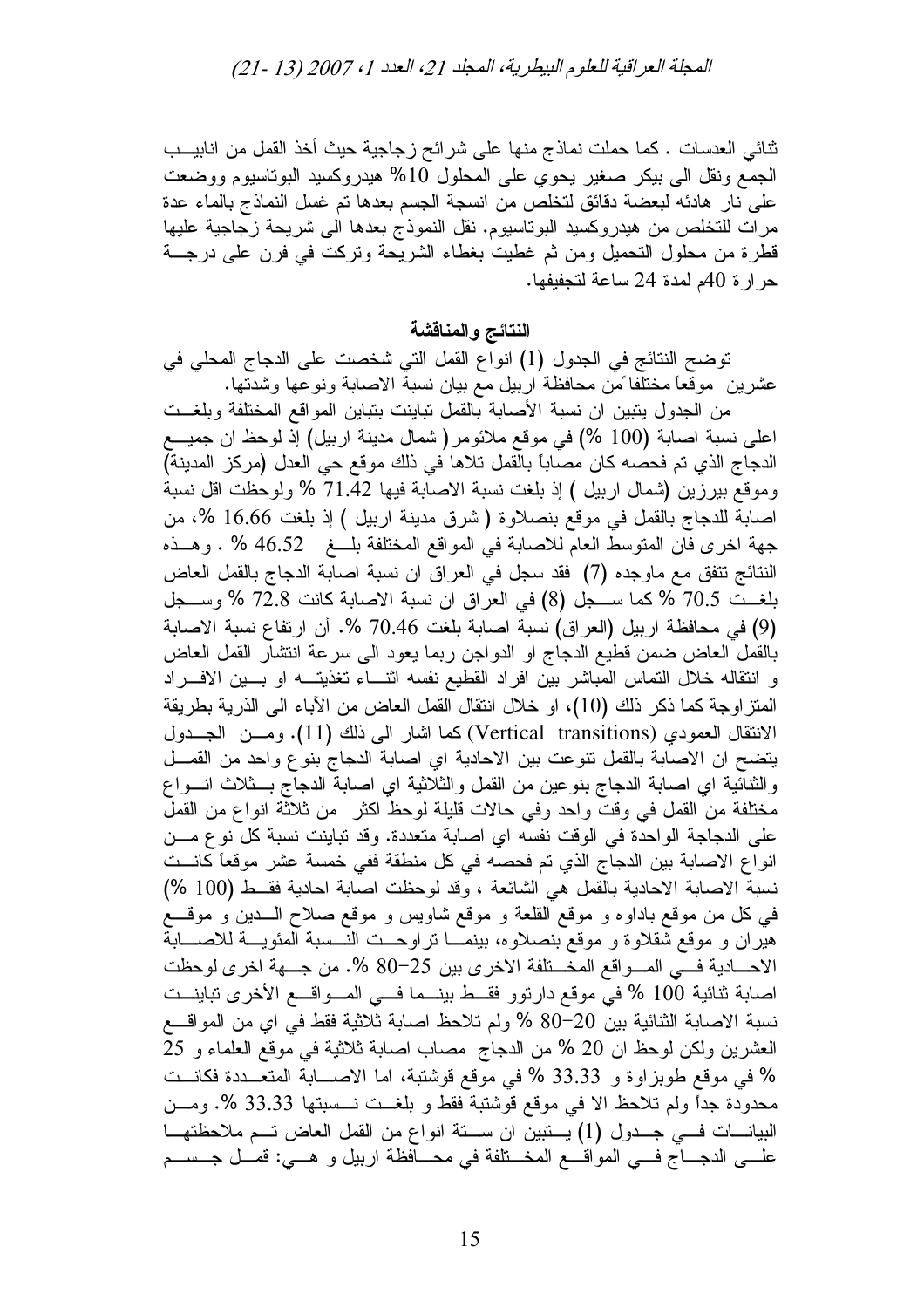المجلة العراقية للعلوم البيطرية، المجلد 21، العدد 1، 2007 (13-21)

الدجــاج M. stramineus وقمـــل قصــــبة الريـــش M. gallinea و قمــــــل رأس G. gallinae و قمل ريش الزغــــب C. heterographus و قمل ريش الزغــــب جدول1: أنواع القمل العاض على الدجاج المحلي في مواقع مختلفة من محافظةأربيل.

| شدة الاصابة*     | الانواع الملاحظة                              | نوع الاصابة<br>ونسبتها المؤية      | $\%$<br>للاصابة | الموقع                       |
|------------------|-----------------------------------------------|------------------------------------|-----------------|------------------------------|
| ضعيفة            | M.stramineus<br>C.heterographus, M.stramineus | 80<br>احادية<br>20<br>ثنائية       | 71.42           | حي العدل                     |
| ضعيفة اومتوسطة   | M.stramineus                                  | 100<br>احادية                      | 50              | حي باداو ه                   |
| متوسطة اوشديدة   | M. gallinae , M. stramineus                   | 80<br>ثنائية                       |                 |                              |
|                  | $G.$ gigas , G. gallinae                      |                                    | 40              | حي العلماء                   |
|                  | L. caponis , G. gigas , G. gallinae           | 20<br>ثلاثية                       |                 |                              |
| ضعيفة اومتوسطة   | M.stramineus                                  | 100<br>احادية                      | 50              | القلعة                       |
| ضعيفة اوشديدة    | M.stramineus                                  | 66.66<br>احادية                    | 28.57           | حي نوروز                     |
|                  | C.heterographus, M.stramineus                 | 33.33<br>ثنائية                    |                 |                              |
| ضعيفة اومتوسطة   | M.stramineus                                  | 100<br>احادية                      | 50              | مجمع شاويس                   |
| ضعيفة اومتوسطة   | C.heterographus JM.stramineus                 | 80<br>احادية                       | 71.42           | مجمع بيرزن                   |
|                  | C.heterographus, M.stramineus                 | 20<br>ثنائية                       |                 |                              |
| اومتوسطة اوشديدة | C.heterographus $M$ .stramineus               | 60<br>احادية                       | 33.33           | قضاء خبات                    |
|                  | C.heterographus, M.stramineus                 | 40<br>ثنائية                       |                 |                              |
| ضعيفة اوشديدة    | $M.$ gallinae $\downarrow$ M.stramineus       | 100<br>احادية                      | 28.57           | ناحية صلاح<br>الدين          |
| متوسطة اوشديدة   | C.heterographus, M.stramineus                 | 100<br>ثنائية                      | 30              | مجمع دارتوو                  |
|                  | M. gallinae ,M.stramineus )                   |                                    |                 |                              |
| ضعيفة اومتوسطة   | M.stramineus<br>C.heterographus, M.stramineus | 66.66<br>احادية<br>33.33<br>ثنائبة | 37.30           | ناحية عينكاوه                |
| متوسطة اوشديدة   | .M.stramineus                                 | 25<br>احادية                       | 100             |                              |
|                  | M. gallinae ,M.stramineus                     | 75<br>شائية                        |                 | مجمع<br>ملائومر              |
|                  | G. gigas, M.stramineus                        |                                    |                 |                              |
| متوسطة اوشديدة   | M. gallinae و M. gallinae                     | 50<br>احادية                       |                 | مجمع                         |
|                  | M. gallinae ,M.stramineus                     | 25<br>ثنائية                       | 40              | طوبز او ه                    |
|                  | C.heterographus, M.gallinae, M.stramineus     | 25<br>ثلاثية                       |                 |                              |
| ضعيفة اومتوسطة   | M.stramineus                                  | 100<br>احادية                      | 50              | ناحية هيران                  |
| ضعيفة اومتوسطة   | M. gallinae                                   | 100<br>احادية                      | 33.33           | قضاء شقلاوة                  |
| ضعيفة اوشديدة    | M.stramineus                                  | 100<br>احادبة                      | 16.66           | تاحية<br>بنصلاوه             |
| شديدة            | G. gallinae, M.stramineus                     | 33.33<br>ثنائية                    |                 |                              |
|                  | G. gallinae ,M.gallinae ,M.stramineus         | ثلاثية<br>33.33                    | 42.85           | ناحية قوشتبة                 |
|                  | ,G. gallinae ,M.gallinae ,M.stramineus        | 33.33<br>متعددة                    |                 |                              |
|                  | G. gigas , C.heterographus                    |                                    |                 |                              |
| ضعيفة اومتوسطة   | M.stramineus<br>M. gallinae ,M.stramineus     | 66.66<br>احادية<br>33.33<br>ثنائية | 37.5            | مجمع كان <i>ي</i><br>قرز الة |
| شديدة            | M.stramineus                                  | 60<br>احادية                       | 62.5            | مجمع<br>کسنز ان              |
|                  | M. gallinae ,M.stramineus                     | 40<br>ثنائية                       |                 |                              |
| متوسطة اوشديدة   | C.heterographus او C.heterographus            | 50<br>احادية                       |                 |                              |
|                  | M.stramineus وM. gallinae ,M.stramineus       | ثنائية<br>50                       | 57.14           | ناحية بحركه                  |
|                  | G. gigas                                      |                                    |                 |                              |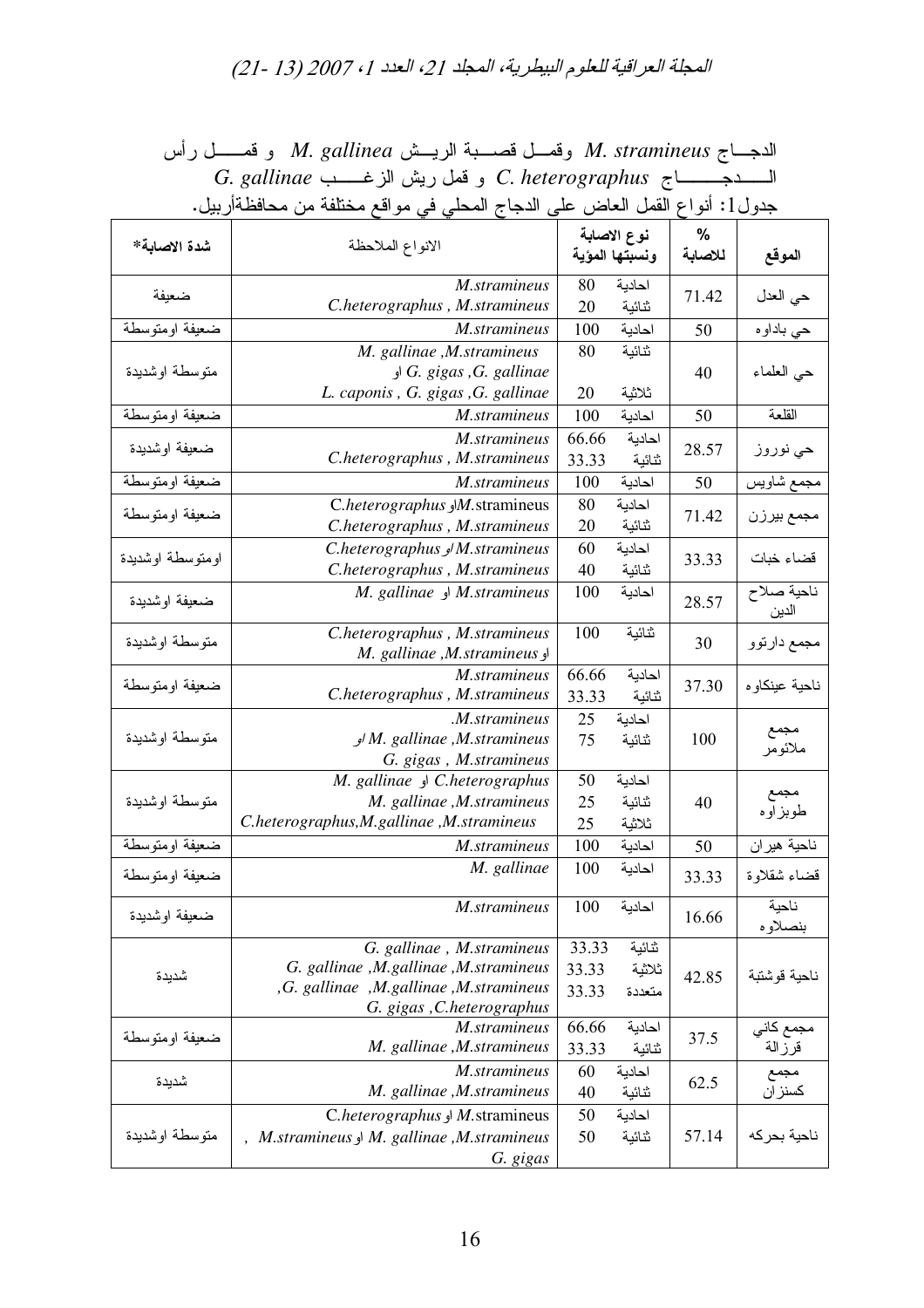\* شدة الاصابة ضعيفة اقل من 50 فرد؛ متوسطة اقل من 100 فرد؛ شديدة اكثـــر مـــن 100 فر د

و قمل الدجاج الكبير G. gigas و قمل الجنـــاح L. caponis ، هـــذه الانـــواع هـــي الانواع الشائعة التي تصيب الدجاج وكما بيـــن العديـــد مـــن الباحـــثين مـــنهم (12) و (13) و (3). وسجل (4) ثلاثة انواع من القمل العاض على الدجاج المحلي في مدينة الموصل وهي قمل جسم الدجاج وقمل رأس الدجاج و قمل ريش الزغب، كما أشار (8) من خلال المسح الذي أجري على الطــفيليات الخارجية علـــى الـــدجاج فـــى منطقـــة الموصـــل الانواع الانية: قمل جسم الدجاج و قمل ريش الزغب و قمل الدجاج الكبير و قمل رأس الدجاج و قمل الجناح . وذكـــر (14) فـــى البـــصرة ان القصــل cornutus Menacanthus وقمل ريش الزغب وقمل الجناح وقمل قسصبة السريش وقمسل رأس الدجــــــــــــاج وقمل الكلاب Trichodectes canis تصبب الدجاج المحلي، وذكـــر (9) ستة انواع من القمل تصيب الدجاج المحلي في محافظة اربيل وهي قمل جــسم الـــدجاج وقمل قصَّبة الريش وقمل رأس الدجاج وقمل الجناح وقمل الدجاج الكبير وقمل السدجاج البني. ومن الجدول يتضح ان قمل جسم الدجاج هو القمل السائد الذي تم ملاحظتـــه فـــي جميع المواقع بأستثناء موَّقع واحد وهو موقع شقلاوة إذ كان قمل قصبةً الريش هو النوع الوحيد الذي وجد في هذا الموقع ، ولوحظ قمل رأس الدجاج في نسعة مواقع هي موقـــع حي العدل وموقع حي نورووز وموقع طوبزاوة و موقع بيرزين وموقع خبات و موقع دارِنوو و موقع عينكاوة وموقع قوشتبة و موقع بحركة ، في حين لـــوحظ قمـــل ريـــش الزغب في ثلاثة مواقع فقط هي موقع حي العلماء و موقع ملائومر وموقع قوشتبة بينما وجد قمل قصبة الريش في نسعة مواقع هي موقع حي العدل وموقع صلاح الدين و موقع دارنوو و موقع ملائومر وموقع طوبزاوه وموقع قوشتبة و موقع كاني قرزالــــة وموقــــع كسنزان وموقع بحركة في حين وجد قمل الجناح في موقع حي العلماء فقط.

أما قمل الدجاج الكبير فقد وجد في خمسة مواقع هي موقع حي العلمــــاء و موقــــع ملائومر و موقع بنصلاوه وموقع قوشتبة وموقع بحركة. ان شدة الاصابة بالقمل تباينت بين الضعيفة والمنوسطة والشديدة اعتماداً على عدد القمل على الدجاجة الواحدة وبلغــت 33.75 و32.50 و33.75 % على النرنيب وكانت الاصابة بالقمل ضعيفة في موقع حي العدل بينما كانت شديدة في موقع قوشتبة وموقع كسنزان في حين نتوعت بين ضعيفة او متوسطة وضعيفة او شديدة و متوسطة او شديدة في المواقع الاخرى. يوضح الشكل (1) النسبة المئوية لنوع الاصابة بالقمل على الدجاجة الواحدة في عشرين موقعًا مختلفًا مـــن محافظة اربيل. ومن الشكل يتبين ان 66.25 % من اصـــابـــات الدجاج كانت احادية نضمنت نوعًا واحدًا من القمل وان28.75 % من الدجاج كانت اصابته ثنائية و3.75 % كانت ثلاثية بينما كانــت 1.25 % من اصـابات الدجاج كانت متعددة اى اصـابة باكثر من ثلاثة انواع من القمل . وقد ذكر (9) ان نسبة الاصابة الاحادية كانت 59.3 % بينمــا بلغت نسبة الاصابة الثنائية 38.5 % في حين بلغت نسبة الاصـــابة المتعــددة 2.2 %. أظهر ت الدر اسة ان أغلب الأصبابات بالقمل كانت إصبابة مز دوجة أحادية و ثنائية إذ بلغت 45% من مجموع الإصابات نلتها في ذلك الاصابة الأحادية بنوع واحد من القمل فقــط وبلغت نسبتها 35% أما كل من الإصابة الثنائية فقط او الأحادية و الثنائية والثلاثيـــة او الثنائبة و الثلاثبة أو الثنائـــبة و الثلاثبة و المتعددة فكانت نسبتها 5 %.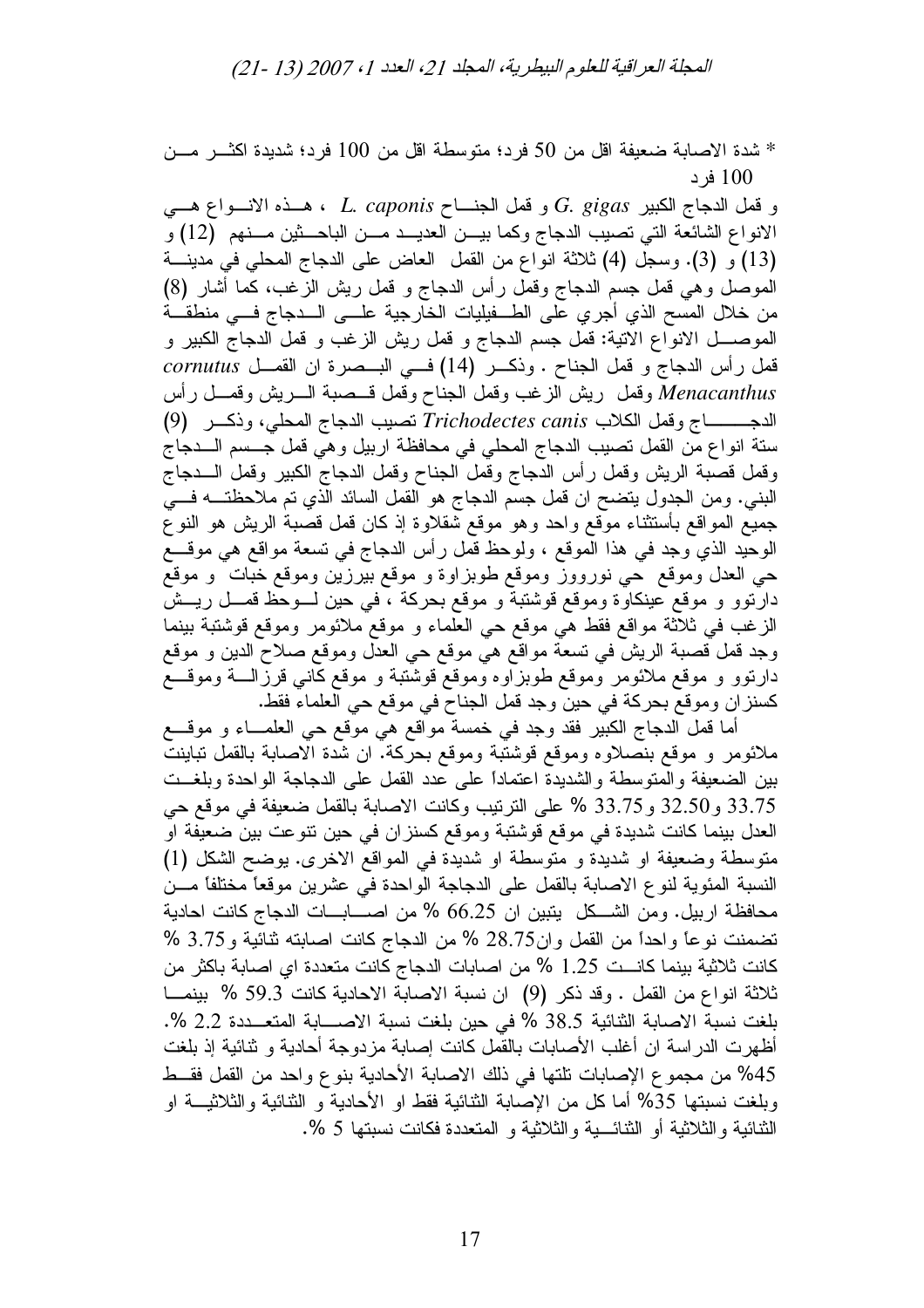

شكل 1: النسبة المئوية لنوع الاصابة بالقمل العاض على الدجاجة الواحدة.

تشير البيانات في شكل (2) ان قمل جسم الدجاج هو القمل الاكثر شـــــيوعاً بــــين الدجاج المحلي في المواقع المختلفة ولوحظ ان58.41 % من اصابات الـدجاج بالقصل كانت اصابتها بقمل جسم الدجاج، اما اصابة الدجاج بالانواع الاخرى من القمل فكانــت اقل مما هي عليه بالنسبة لقمل جسم الدجاج إذ بلغت الاصابة بقمل قصبة الريش وقمـل رأس الدجاج وقمل ريش الزغب وقمل الدجاج الكبير وقمـــل الجنــــاح 15.93 و14.16 و 5.31 و 4.42 و 1.77 % على النرتيب. وهذا يتماشى مع ماذكــــــــــره كـــل مــــن (6) و (13) و(3)، والذين اشارو ا الى ان اكثر الانواع شيوعًا على الدجاج والديك الرومـــي هو قمل جسم الدجاج.

و أشار (8) ان نسبة اصابة الدجاج بانواع القمل العاض كانــت 82.35 و15.68 و 5.88 و 3.92 و 1.96 % لكل من قمل جسم الدجاج و قمل ريش الزغب و قمل الجناح و قمل رأس الدجاج و قمل الدجاج الكبير على النرنيب .وقد وجد (14) في البـــصرة ان نسب انواع القمـــل الحاض الــــتي تـــصيب الدجـــاج كانـــــــــت كمــــــــا يــــأتي 31.85 و30.5 و26.99 و2.29 و1.32 % لكل من قمل الجسناح وقمل قصبة الرسيش وقمل M. cornutus وقصــل رأس الدجـــــــاج وقــــــــمل Trichodectes canis عـــــلبي بالقمل كانت 72.36 % لقمل جسم الدجاج اما الأنواع الأخرى فكانت نسبها كـــالاتى: قمل رأس الدجاج 34.47 % وقمل قصبة الريش 24.84 % وقمل الجناح 5.9 % وقمل الدجـــاج الكـــبير 3.72 % وفَّمل الدجاج البني 0.62 %.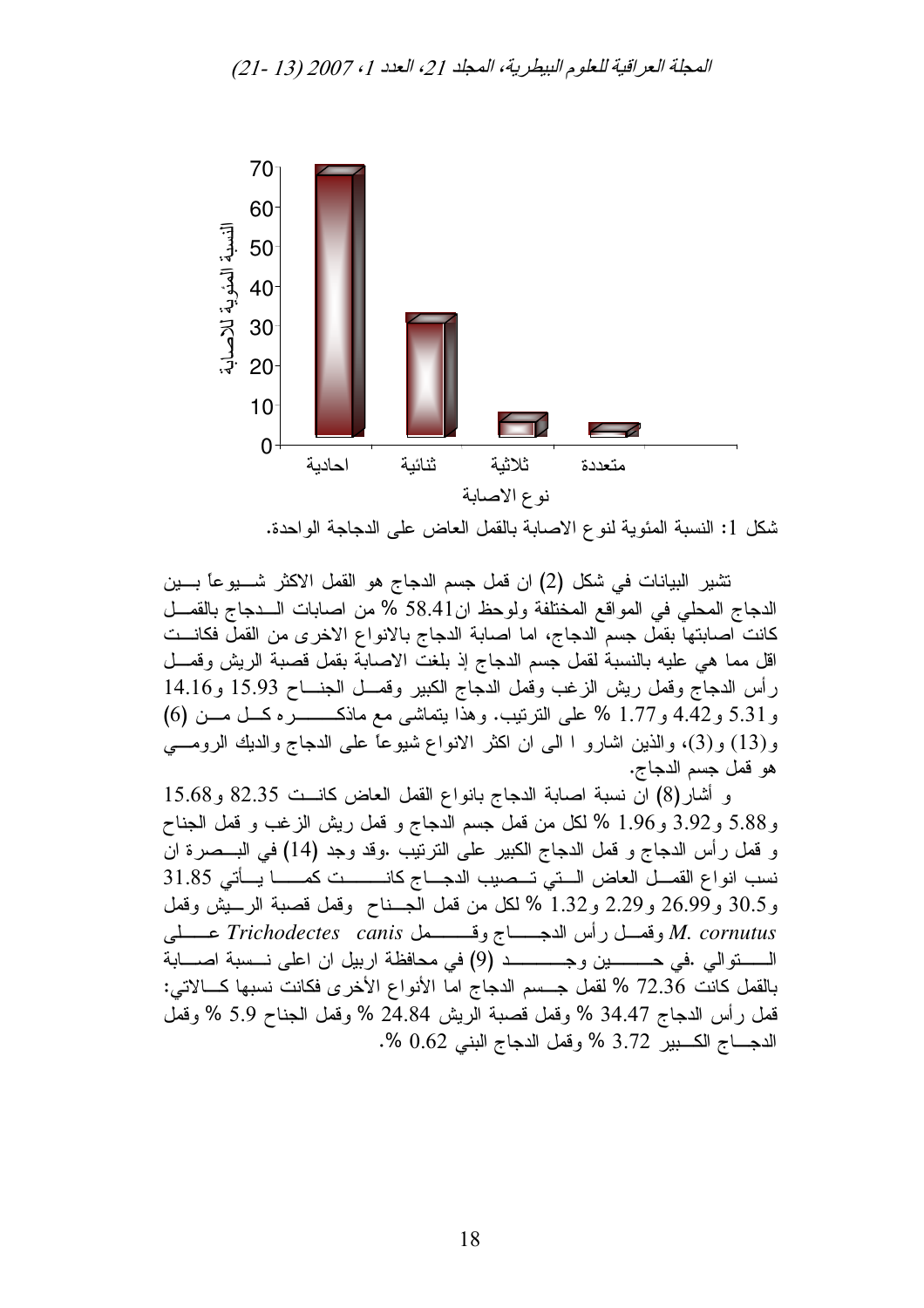

شكل2: النسبة المئوية لتواجد انواع القــمل على الدجـــاج المحلي في مواقع مخـــنلفة من محافظة ار بيل.

أظهرت الدراسة ان النسبة المئوية لتواجد انواع القمل في الاصابات المزدوجة إذ لوحظ ان اغلب الاصابات المزدوجة كانت نتضمن الأصابة بقمل جسم السدجاج و قمسل قصبة الريش إذ بلغت 39.13 % تلتها في ذلك الاصابة المزدوجة بقمل جسم الـــدجاج و قمل رأس الدجاج إذ بلغت نسبتها 34.79 %اما الاصبابات المزدوجة الاخرى وهي قمــل جسم الدجاج مع قمل ريش الزغب و قمل جسم الدجاج مع قمل الدجاج الكبير و قمل جسم الدجاج مع قمل الجناح و قمل ريش الزغب مع قمل الدجاج الكبير فبلغت نــسبتها 8.69 و 8.69 و 4.39 و 4.39 % على الترتيب. مما سبق يتبين ان قمل جسم الدجاج هو الغالب من بين انواع القمل على الدجـــاج و سبب ذلك ربمـــا يــــــعود الـــــــى قـــصــــــر دورة الحيـــاة لمهذا النوع من القمل والتي نبلغ نقريباً 2–3 اسابيع كما انـها فمــــــلـة نـــشيـــطـة وسريــــعة الـحــــــــــركـــــة كما اشــــــــــار الـي ذلك(6) ،وكذلك الببيئة الملائمة لعيش قمل جسم الدجاج نكون اكثر نبايناً بالمقارنة مع انواع اخرى فهي نعيش على الجلد فــي امـــاكن منفرِقة من الجسم بما في ذلك الرأس في حالة الاصابات الشديدة كما انها نتواجد علـــي الكتاكيت والبالغات كما اكد ذلك (15).

أظهرت النتائج ان هناك علاقة بين عمر الدجاج واصابته بالقمل العاض إذ تـــزداد نسبة الاصابة بزيادة عمر الدجاج وان 61.25 %من الاصابات بالقمل لوحظــت علـــي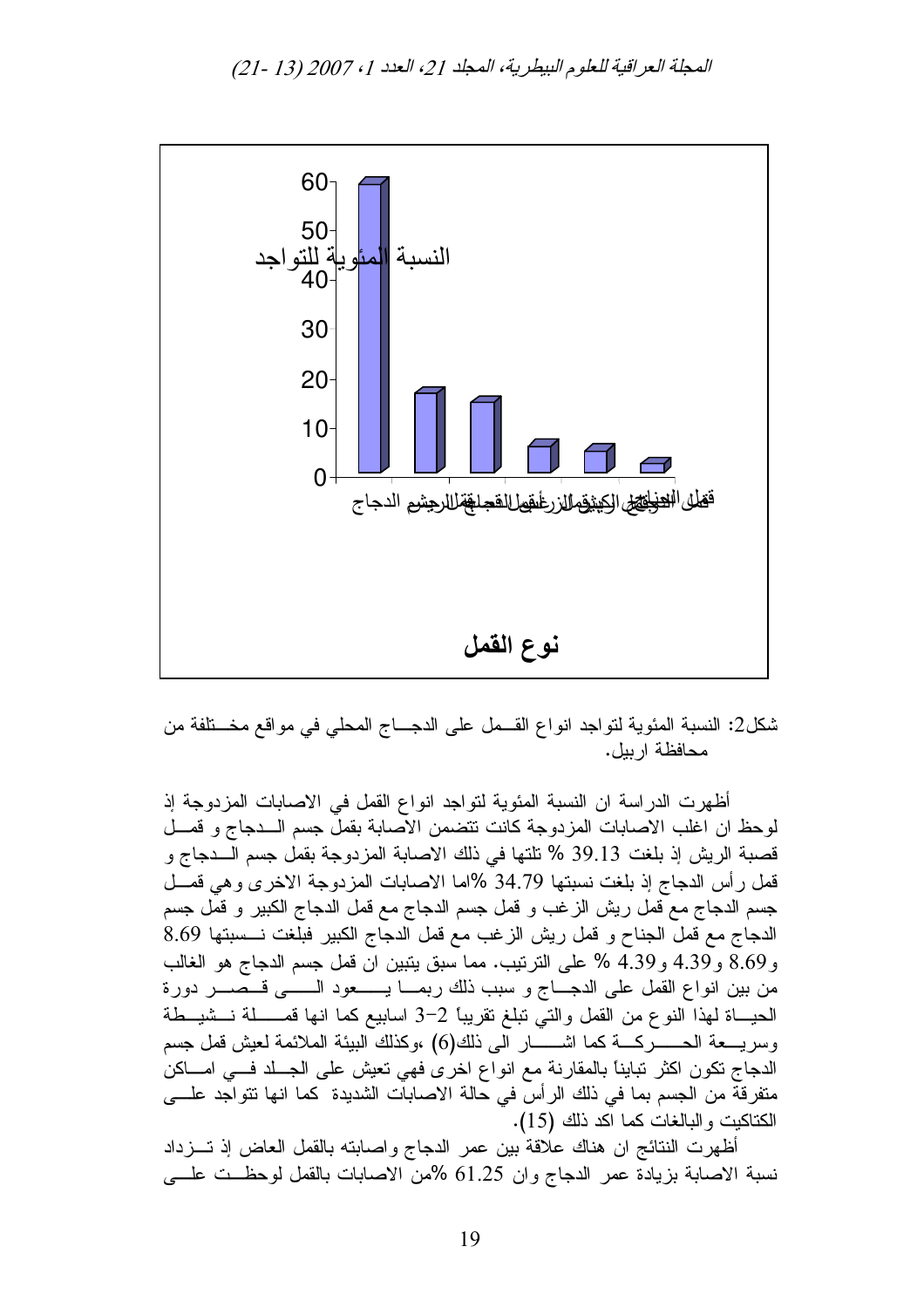المجلة العر اقية للعلوم البيطرية، المجلد 21، العدد 1، 2007 (13 -21)

الدجاج بعمر يزيد على سنة وإنها انخفظت في الدجاج بعمر إقل من ســـنة إذ بلــــــــغت 16.25 % في حين بلغت 22.50 % في الفراخ بعمر اقل من شهرين .هذا مااكده (16) . وذكر (17) بان هناك نداخل معنوي بين العمر والمواسم من السنة في نسبة الاصـــابة بالقمل .ربما يعود السبب في زيادة نسبة الاصابة بزيادة عمر الدجاج الـــي قلـــة نـــشاط نتظيف الريش preening من قبل الدجاج ، وزيادة حجم الطير ونكامل نكوين السريش وبالتالي از دياد حجم البــــــــــــيئة المــــــــتوفر ة لإيــــــــو اء عدد اكـــــــــــير مــــن القـــــمل العاض. في حـــين ذكـــــر (9) ان للعمر تأثير أ معنوياً على نسبة الاصابة بالقمل العاض ووجد ان آعلي نسبة كانت ضمن عمر (1–4) اسابيع.

وجد ان لون الدجاج يلعب دوراً في اصابة الدجاج بالقمل إذ لوحظت اعلى نــــسبة اصابة بالقمل العاض في الدجاج المتعدد الالوان وبلغت60 % في حــين كانــت نــسبة الاصابة بالقمل العاض على الدجاج الاحمر اقل من ذلك و بلغت 27.5 % اما الدجاج ذو اللون الابيض والاسود فأظهر نسبة اصبابة منخفضة بالقمل بلغت6.25 % لكل منهما. وقد وجد (16) ان اعلى نسبة اصابة بالقمل كانت في الدجاج ذو الريش الابيض وبلغت65 % تلاها في ذلك الدجاج ذو الريش البني المحمر وبلغت نسبة الاصابة 17 % في حين كانت 9 % في الدجاج الاسود والمتعدد الالوان.

## المصادر

- 1. Lyal CH. Phylogeny and classification of the Psocoda, with particular reference to lice (Psocodea : phthiraptera). Systematic Entomol1985; 10: 145-165.
- 2. Smith VS. Lousy phylogenies phthiraptera systematic and antiquity of lice. Entomologiische Abhandlungen 2004; 61(2):150-151.
- 3. Saif YM, Barnes HJ, Glisson JR, Fadly AM, Dougald LR, Swagne DE. Diseases of Poultry 11th ed. Iowa State Press Black well Publishing Co. 2003.
- 4. Al-Habaity IA. Studies on the parasites of fowl Gallus gallus demosticus in Mousl district. Iraq. M.Sc. Thesis, Univ Mousl, Iraq 1976.
- 5. Barriga OO.Veterinary Parasitology, USA, ohio Greden PressColumbus 1995.
- 6. Wall R, Shearer D. Veterinary Entomology. London Chapman and Hall 1997.
- 7. Khalaf KT. A collection of insects from Iraq. Univ Baghdad College of Science. Iraqi Nat Hist. Publication 1959; 17: 17.
- 8. Hassan MA, Taee AF, Dauod MS. Observations on some ectoparasites of chicken in Mousl-Iraq. J Vet Para1980; 3(1): 67-68.
- 9. Al-Nakshabandy AAR. The prevalence of ectoparasites and heamoprotozoal diseases of fowl in Erbil Governorate, Iraq. MSc Thesis. Univ Salahaddin 2002.
- 10. Rozsa L., Rekasi J., Reiczigel J. Relationship of host coloniality to the population ecology of avian lice (Insecta: phthiraptera). J Anim Ecol 1996; 65:242-248.
- 11. Clayton DH. & Drawn DM. Critical evaluation of five methods for quantifying chewing lice (Insecta: phthiraptera). J Parasitol 2002; 88: 85-94
- 12. Calnek BW, Barners HJ, Beard CW, McDougald LR, SaifYM. Diseases of Poultry. Iowa State University Press, 1997;10 th ed.